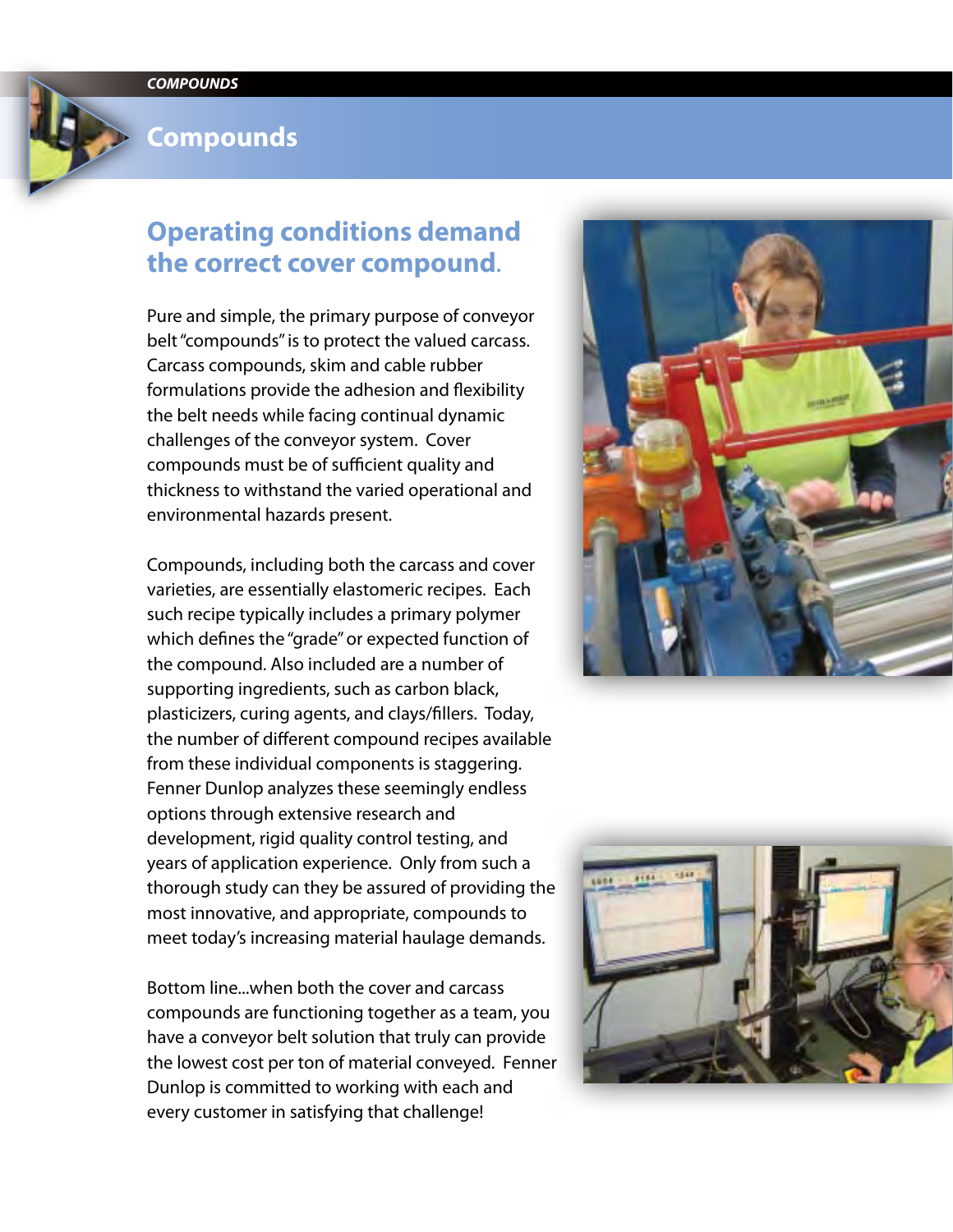# **Compounds** *Categories*



#### **General Service Covers**

#### **Matchless® (ARPM Grade I)**

- Superior endurance against combined cutting, gouging and heavy impact
- Recommended for transporting large, heavy lump ores, rocky earths, granite trap rock and quartz
- Unequaled in conveying heavy logs from the debarker
- Very good abrasion resistance
- Superb for glass cullet handling and other types of sharp, abrasive material

#### **Matchless® Plus (ARPM Grade I)**

- Provides enhanced features to Matchless with increased cut and gouge characteristics
- Compound for the most severe cut, gouge and impact applications
- Good abrasion resistance
- Compliant with European DIN Standard "X"

#### **Platinum® (ARPM Grade I)**

- Excellent endurance against heavy, continuous abrasion
- Excellent resistance to cut and gouging
- Cost effective upgrade from Grade II products
- Recommended for very aggressive abrasion applications, such as aggregates, crushed ores and rock, slag, Run-of-Mine materials, coal mine refuse and coke/sinter

#### **Platinum® Plus (ARPM Grade I)**

- Ultimate high tensile compound that combines the best of impact *and* abrasion resistance
- Physical properties compliant with DIN X standards



#### **Granite® (ARPM Grade II)**

- Excellent where heavy, continuous abrasion is the primary concern
- Good resistance to cutting and gouging
- Recommended for most abrasive material handling applications, such as aggregates, limestone, sand and gravel, potash, trona, salt, Run-of-Mine and sized coal, and coal mine refuse

#### **Abrader® (ARPM Grade II)**

- Good abrasion, cut and gouge resistance
- Meets new ARPM 175 mm<sup>3</sup> abrasion limit
- Recommended for most abrasive material handling applications, such as aggregates, sand, and gravel

#### **Titanium® (ARPM Grade I)**

- Recommended for applications requiring superior resistance to abrasion and wear
- Provides increased service life without increasing cover thickness
- Performs well in high impact applications

#### **DIN Y (ARPM Grade l)**

- Provides increased service life without increasing cover thickness
- Recommended for applications requiring excellent resistance to abrasion and wear
- Performs well in high impact applications
- Compliant with European DIN standard "Y"

#### **ZR1® (ARPM Grade II)**

- Offers absolute best resistance to heavy, continuous abrasion
- Good resistance to cutting and gouging